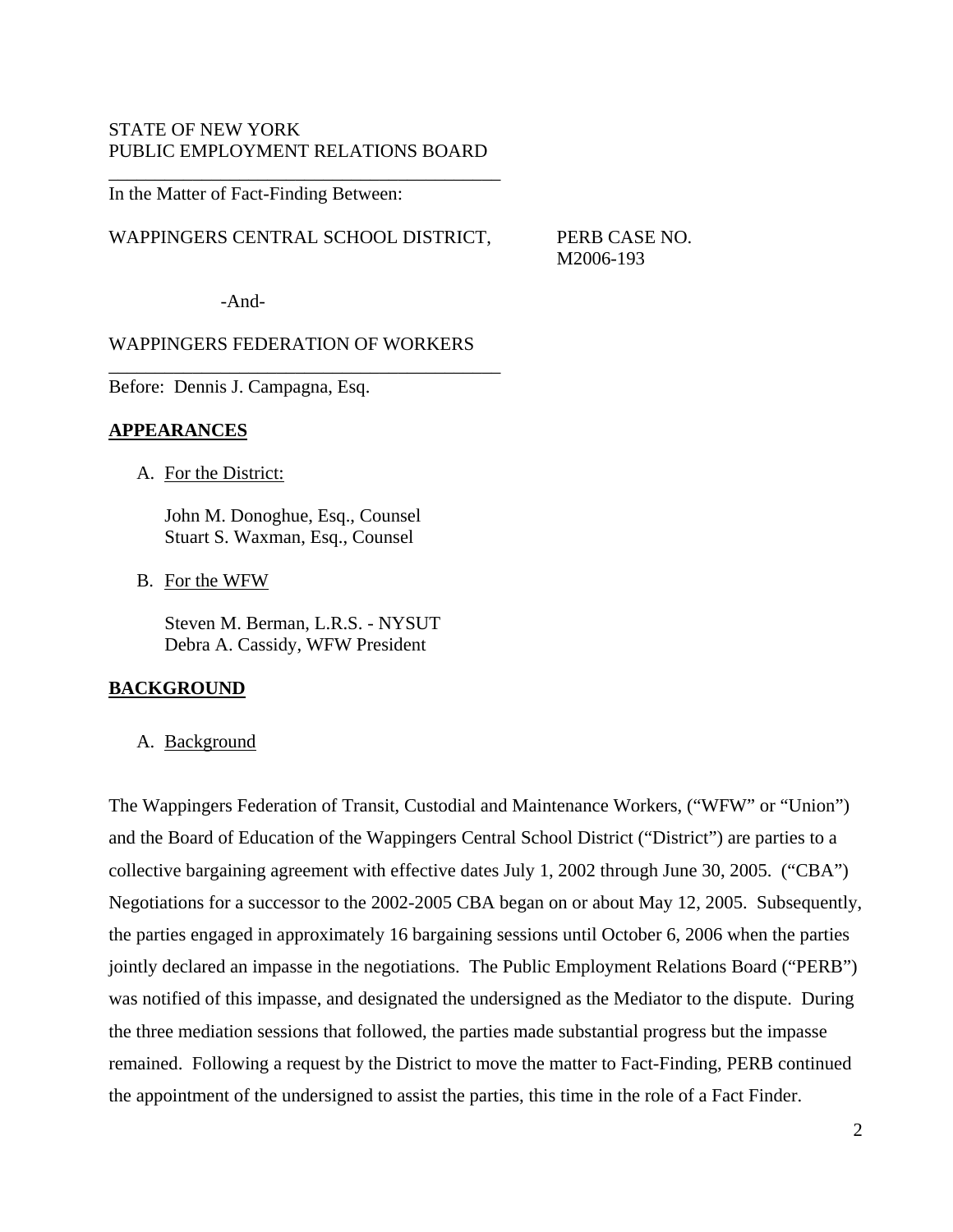## B. The Parties to This Dispute

The District is organized and exists under the Education Law of the State of New York, and is located geographically in Dutchess County, the home of thirteen school districts, including Wappingers. The District encompasses portions of the following towns: East Fishkill, Fishkill, LaGrange, Poughkeepsie, Wappinger, Kent and Philipstown.

The WFW is the bargaining agent for approximately 344 employees, 195 of whom are full-time salaried employees, and 149 of whom are hourly employees. Employees are classified into Transportation, Facilities and Maintenance, and Safety and Security. Representative unit titles include Automotive Mechanic, Automotive Mechanic Helper, Bus Driver, School Courier, Custodian, Groundskeeper, Maintenance Mechanic, Sewage Treatment Plant Operator, Audio-Visual Technician, Senior School Security Monitors and Electronic Technician.

## C. The Outstanding Issues

#### **UNION'S PROPOSED ISSUES**

- 1. **Duration** July 1, 2005 through June 30, 2010, for a total of five (5) years.
- 2. **Compensation**: An increase to the existing base wage schedules of 4.0% in 2005-06, 4.0% in 2006-07, 3.8% in 2007-08, 3.8% in 2008-09 and 3.8% in 2009-2010.
- 3. **Health Insurance Plan** While the Union would prefer to maintain the status quo, it realizes that without a change in the way the District funds Health Insurance benefits for its employees, there will never be a successor Contract. Accordingly, in response to the District's current efforts to place all of its employees under one health care provider, offering one plan, the Union proposes the following:
	- That any plan offered be "substantially equal" to the current alternate PPO. Substantial equality must include portability for those unit members traveling outside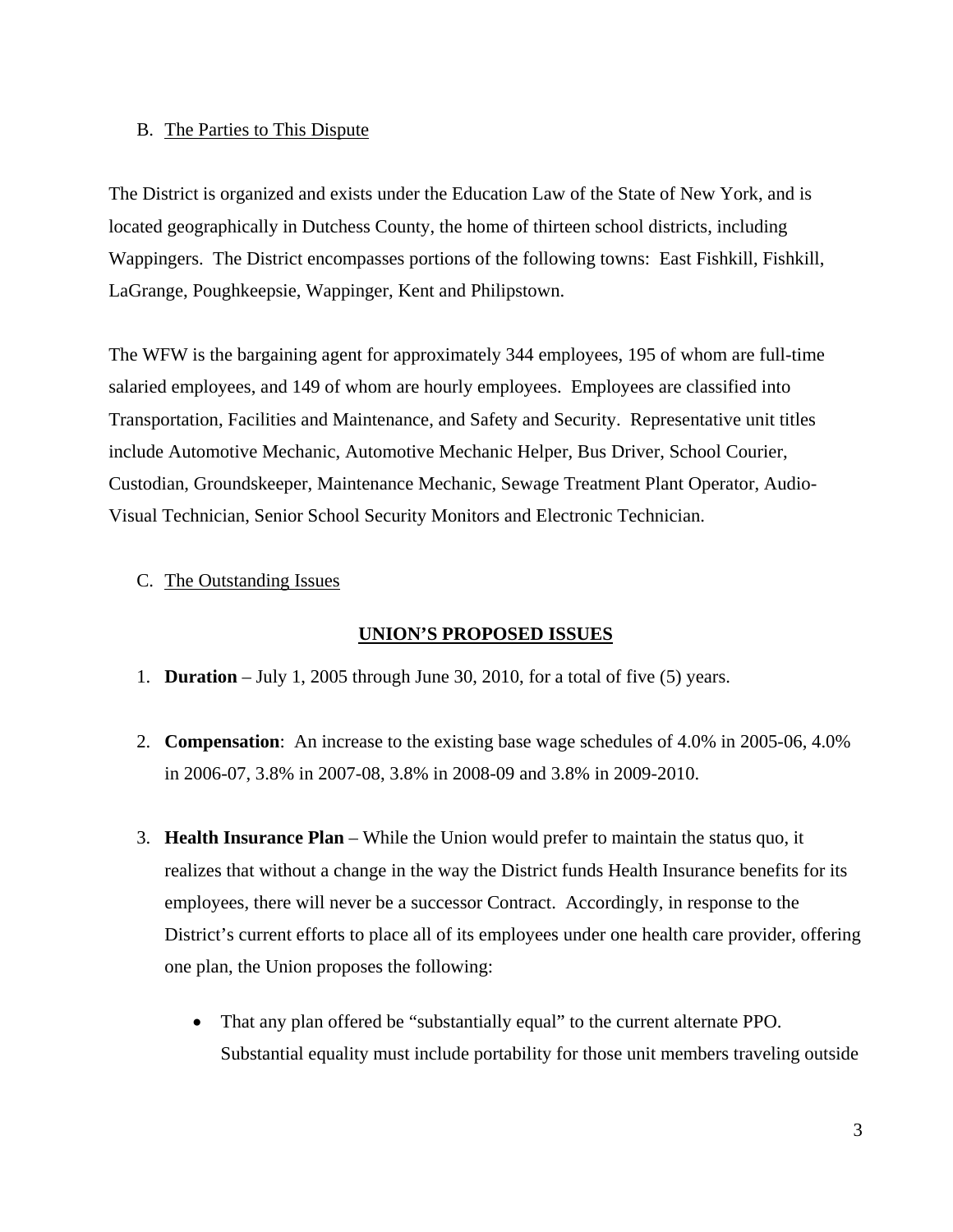of the Wappingers coverage area, and a comparable number of providers in the region encompassed by the District, as well as throughout the U.S.A.

- Should the District elect a self-funding option, the Plan must have a credible Third Party Administrator, experienced in the area of self-funding, and with a successful track record.
- The Plan must be protected against excessive losses, using a combination of Specific Stop-Loss and Aggregate Stop-Loss coverage.
- Plan participants must be fully educated regarding the Plan. Common language booklets explaining plan usage should be provided.
- The Plan should be overseen by a joint Labor-Management Advisory Board, consisting of an equal number of Labor and Management Representatives.
- Finally, under any circumstance, the District must provide for an HMO option, preferably MVP.
- **4. Health Insurance Contributions** The Union proposes that the current five (5) tiers be reduced to three with the following employee contribution obligations:

| <b>TIER</b> (Hire Date) | $A/O$ 7/1/07     | $A/O$ 7/1/08                       | $A/O$ 7/1/09     |  |
|-------------------------|------------------|------------------------------------|------------------|--|
| 1 (PRE 9/20/94)         | \$800*           | \$800                              | \$800            |  |
| 2 (After 9/20/94)       | 6% Premium Cost  | 8% Premium Cost<br>7% Premium Cost |                  |  |
| 3 (After Ratification)  | 10% Premium Cost |                                    | 10% Premium Cost |  |

\* The Salary schedules for this Tier would be reduced by \$800 as of 7/1/07 in order to pay this premium share.

- 5. **Longevity:** The 2005 Longevity amount of \$713.00 shall be increased by the wage schedule percentages.
- 6. **All Other Salary Items:** Shall be increased by the foregoing wage schedule percentages.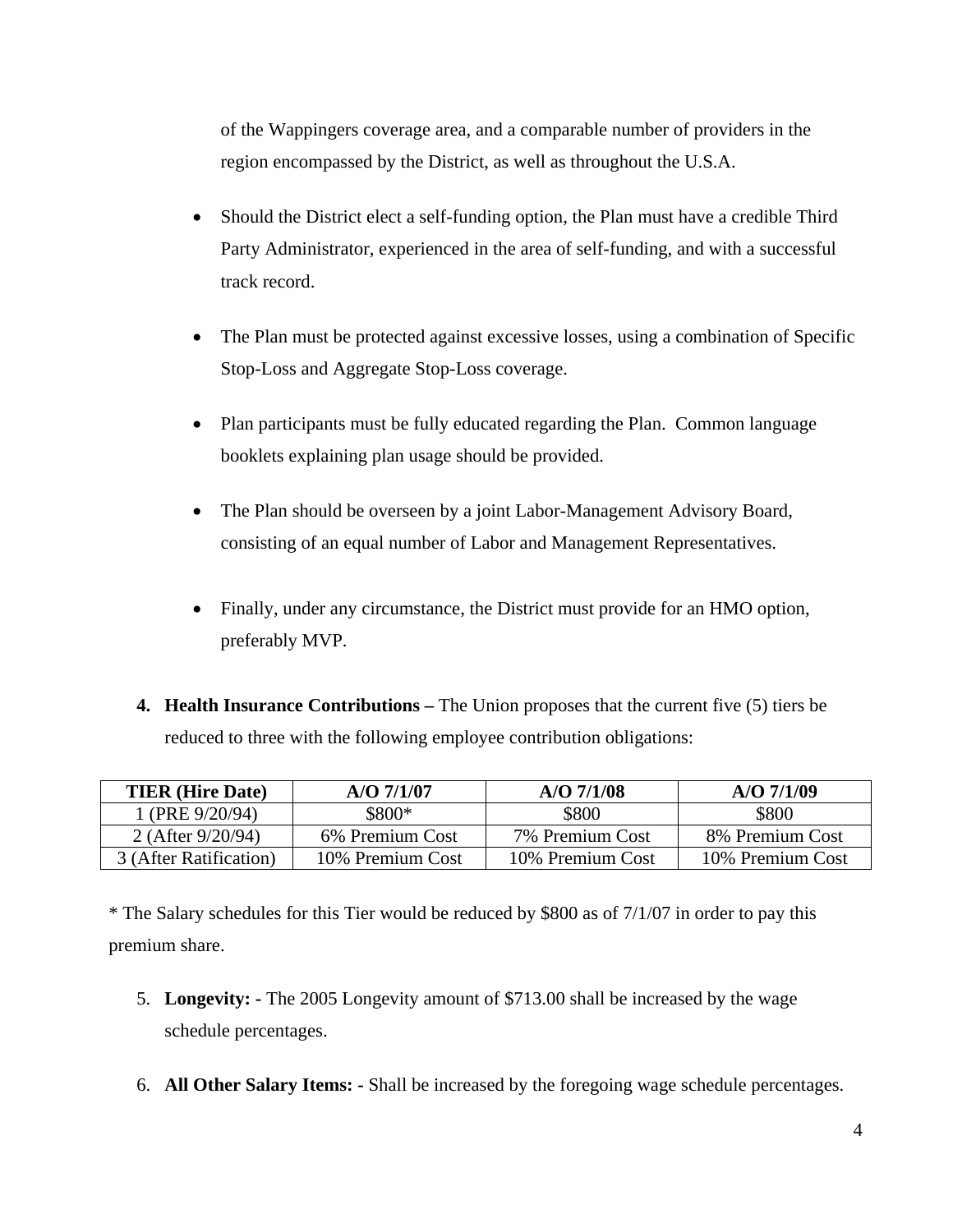- 7. **Welfare Trust Fund:** The Current amount of \$600 shall be increased as follows:
	- **For 2006-07:** Increase by \$250 per member to \$850.00
	- **For 2007-08:** Increase of \$75.00 to \$925.00
	- **For 2008-09:** Increase of \$75.00 to \$1000.00
	- **For 2009-10:** Increase of \$75.00 to \$1075.00
- 8. **Mid-Day Shift:** The District shall appoint 12 new 10-month full-time bus drivers. The second shift shall start no later than 9:30 a.m.
- **9. Work Year** The Union agrees with the District's proposal to increase the work year from 195 to 196 days in order to provide an additional day for training.
- **10. Grounds Keeper Position:** In addition to the percentage increases noted in (5) above, the Union proposes to increase the salary for the Grounds Keeper by \$1500.00 effective July 1, 2007 (The District is in agreement with this proposal).
- **11. Payroll Pay Periods:** The Union rejects the District's proposal to change from a pay system of every two weeks to a pay system on the  $15<sup>th</sup>$  and  $30<sup>th</sup>$  of each month.
- **12. Paycheck Corrections:** The District's proposal to correct any errors greater than \$60 (Regular) or \$90 (Overtime) no later than the close of business the following day or the close of business 5 days after the issue date of the paycheck is not acceptable to the Union.
- **13. Safety Shoes:** The District's proposal to select safety shoes from Shoes-for-Crews is unacceptable to the Union which maintains that the selection of proper safety shoes should be a personal decision left to each employee.
- **14. School Security Officers** The Union has proposed the extension of benefits heretofore enjoyed by other full-time bargaining unit members to the School Security Officers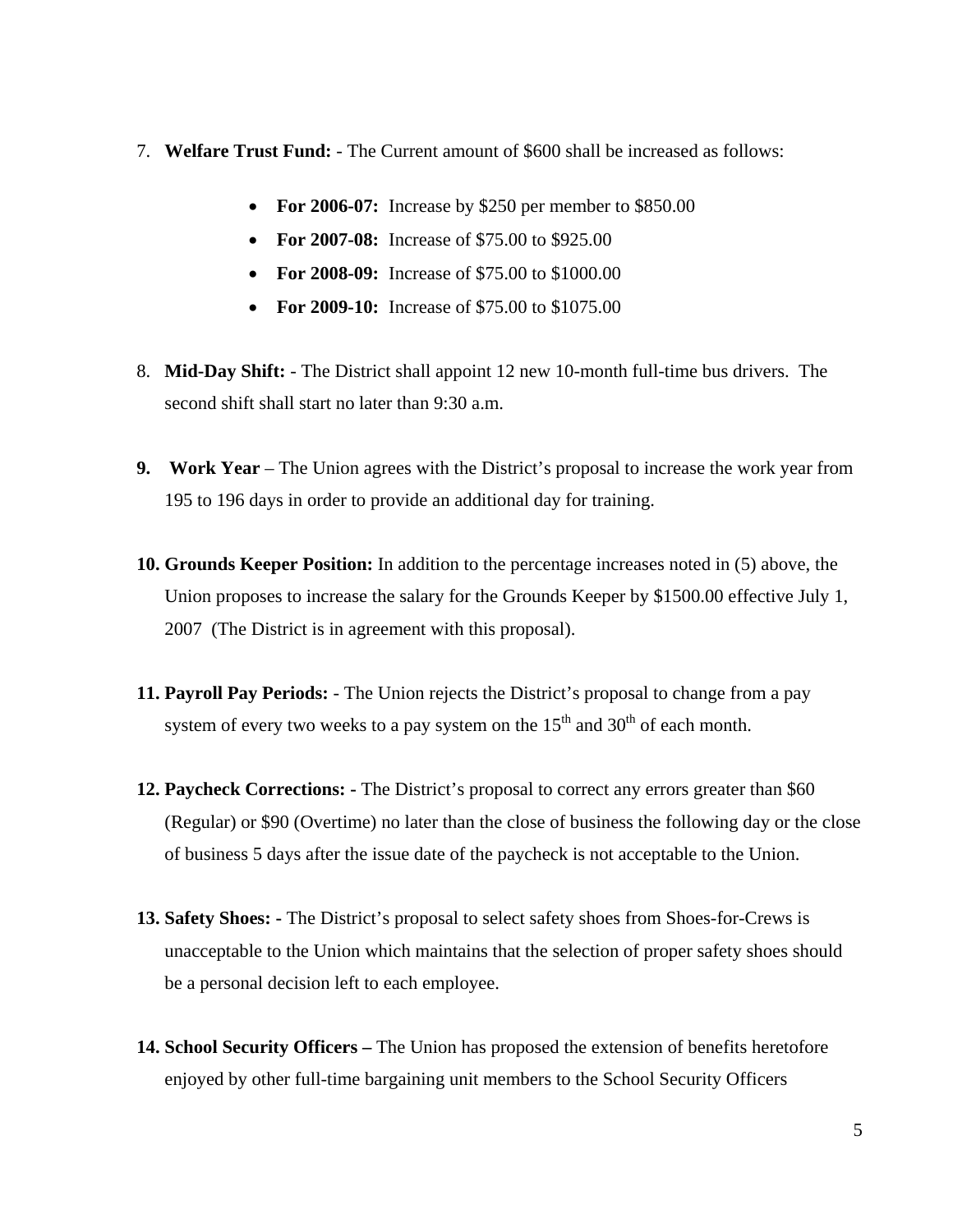including (but not limited to): Ten sick days annually, with an unlimited accumulation of unused days, five bereavement days, two personal leave days, fourteen paid holidays, 1 additional week's pay in lieu of vacation in the last paycheck in June, and an annual buyout of \$2500 for any SSO not receiving health insurance.

## **THE DISTRICT'S PROPOSED ISSUES**

- 1. **Duration** July 1, 2005 through June 30, 2010, for a total of five (5) years.
- 2. **Compensation**: An increase to the existing base wage schedules of 4.0% in 2005-06, 4.0% in 2006-07, 3.5% in 2007-08, 3.5% in 2008-09 and 3.25% in 2009-2010.
- 3. **Health Insurance Plan** The District proposes that should be entitled to accept the proposal of the lowest responsible vendor that responded to the jointly developed RFP to replace the current array of health insurance plans for all eligible employees in the bargaining unit. Acceptance is contingent upon the coverage and the provider network being equal in the aggregate to the current coverage, with disputes referred to a neutral third party whose decision shall be binding upon the parties.
- **4. Health Insurance Contributions<sup>[1](#page-4-0)</sup>** The District proposes that the current five (5) tiers be reduced to one tier with the following employee contribution obligations:

| TIER | <b>A/O Ratification</b> | $A/O$ 7/1/07     | A/O 7/1/09         |  |
|------|-------------------------|------------------|--------------------|--|
|      | 10% Premium Cost        | 11% Premium Cost | 12.5% Premium Cost |  |

- 5. **Longevity:** The 2005 Longevity amount of \$713.00 shall be maintained. Any additional amounts shall come from monies earmarked for salary increases.
- 6. **All Other Salary Items:** If any, shall come from monies earmarked for salary increases.

 $\overline{a}$ 

<span id="page-4-0"></span><sup>&</sup>lt;sup>1</sup> Hourly employees were not included in the District's proposal.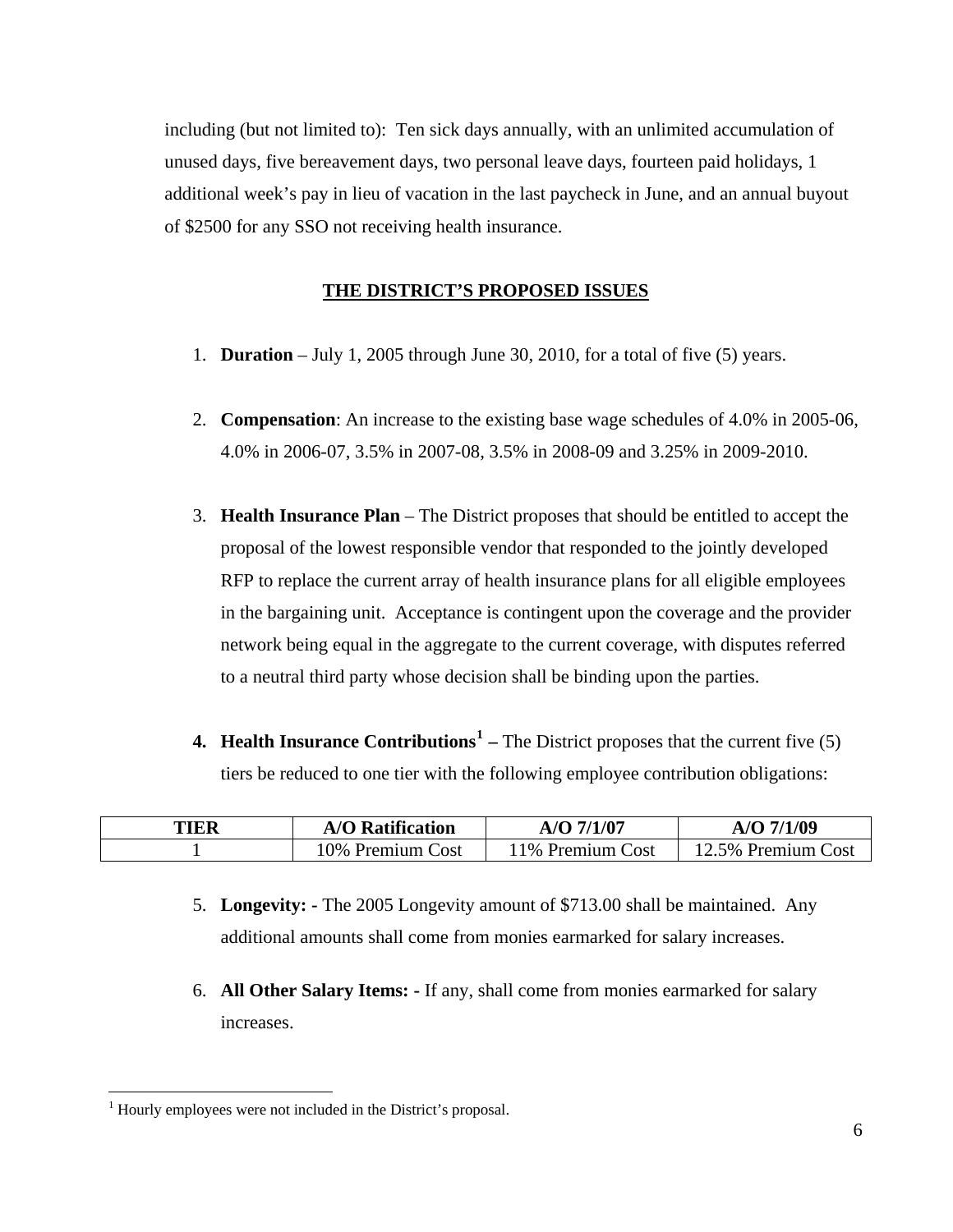- 7. **Welfare Trust Fund:** The Current amount of \$600 shall be increased by \$65.00 effective July 1, 2007 (to a total of \$665), and a \$50.00 increase for each year thereafter.
- 8. **Mid-Day Shift:** The District proposes to hire no less than 6 and no more than 8 additional 10-month full-time bus drivers. The second shift shall start between 9:30 a.m. and 11:00 a.m.
- **9. Work Year** The District proposes to increase the work year from 195 to 196 days in order to provide an additional day for training at no extra pay.
- **10. Grounds Keeper Position:** In addition to the percentage increases noted in (5) above, the District proposes to increase the salary for the Grounds Keeper by \$1500.00 effective July 1, 2007 (The Union is in agreement with this proposal).
- **11. Payroll Pay Periods:** The District proposes to change from a pay system of every two weeks to a pay system on the  $15<sup>th</sup>$  and  $30<sup>th</sup>$  of each month.
- **12. Paycheck Corrections:** The District proposal to correct any errors greater than \$60 (Regular) or \$90 (Overtime) no later than the close of business the following day or the close of business 5 days after the issue date of the paycheck is not acceptable to the Union.
- **13. Safety Shoes:** The District proposes to select safety shoes from Shoes-for-Crews or from an alternative vendor/manufacturer recommended by the District's Safety Committee.
- **14. School Security Officers** The District has proposed the continuation of the current health insurance benefit provided to SSOs (at a contribution rate of 95% for individual coverage for SSOs working 6 or more hours), the addition of a uniform benefit and safety shoes as noted in item (13) above. All other benefits afforded to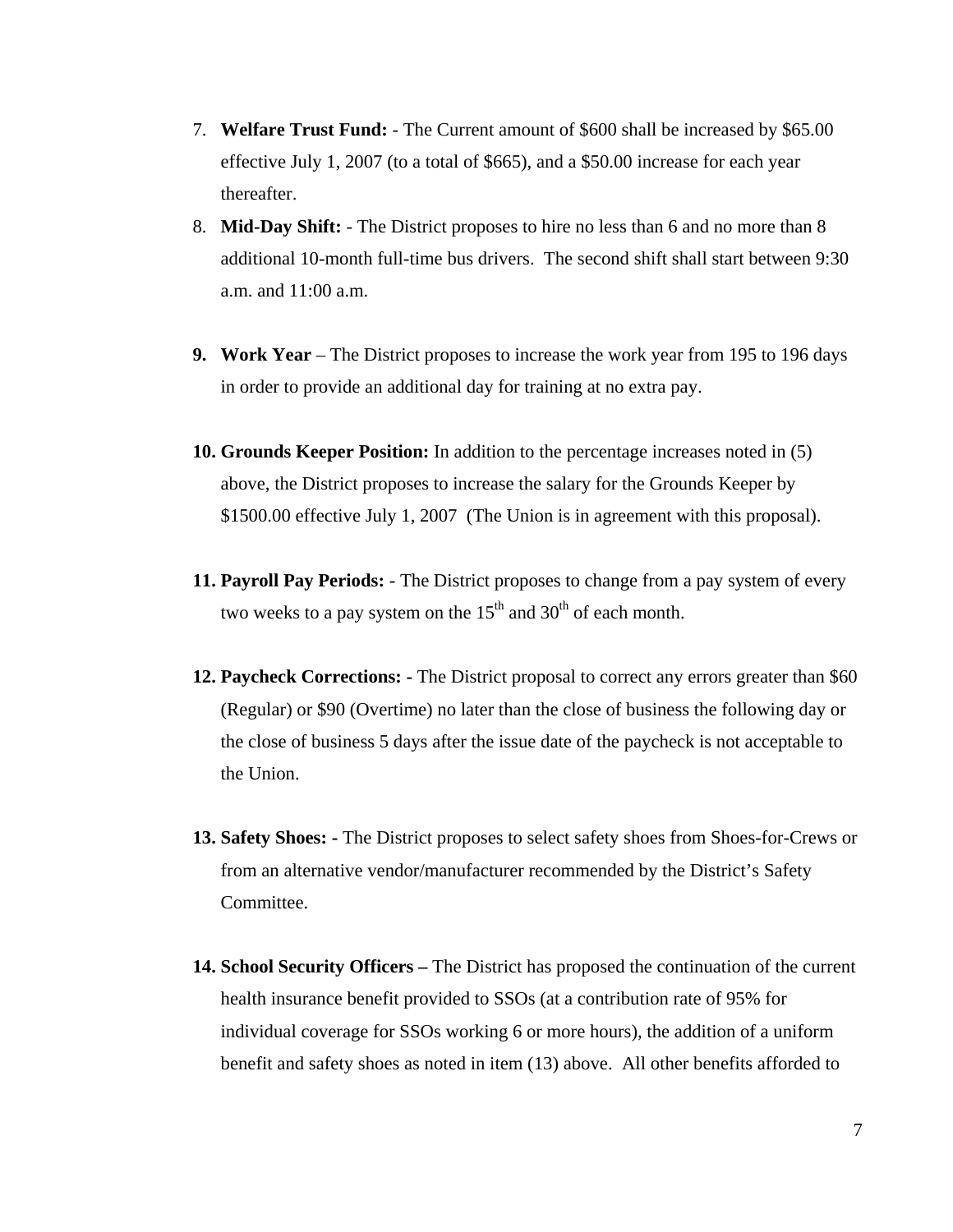SSOs shall remain status quo. The District rejects the Union's annual buyout proposal of \$2500 for any SSO not receiving health insurance.

#### **DISCUSSION AND RECOMMENDATIONS**

## **1. Duration**

The parties are in agreement on the duration of the new agreement. Accordingly, I **RECOMMEND** that the term commence July 1, 2005 and continue through June 30, 2010, for a total of five (5) years.

#### **2. Compensation**:

Regular straight time salaries for the bargaining unit for 2005-06 were approximately \$10,165,149. With overtime, the salaries for 2005-06 increased to approximately \$11,433,558. Accordingly, using the Regular salary figures, a 1% increase in the base payroll would cost approximately \$101,652. While the District has neither shown nor claimed an inability to pay, it argues that salary increases must take into consideration any gains made by Unit members in fringe areas, and must be in line with other settlements in neighboring school districts. By way of example, the District notes that in Hyde Park, the parties agreed to an average increase of 3.85%, a figure that took into consideration "significant health insurance concessions." The Union on the other hand suggests that its proposals also consider concessions the WFW is prepared to make in the area of health insurance, together with the fact that the Union took no wage increase in the first year of its 1997-2002 agreement.

The parties are in agreement for the first two years of the new agreement. Accordingly, I **RECOMMEND** a 4.0% increase on the salary schedule for each of 2005-06 and 2006-07. Schedule increases beyond 2006-07 shall be viewed together with the Health Insurance proposals.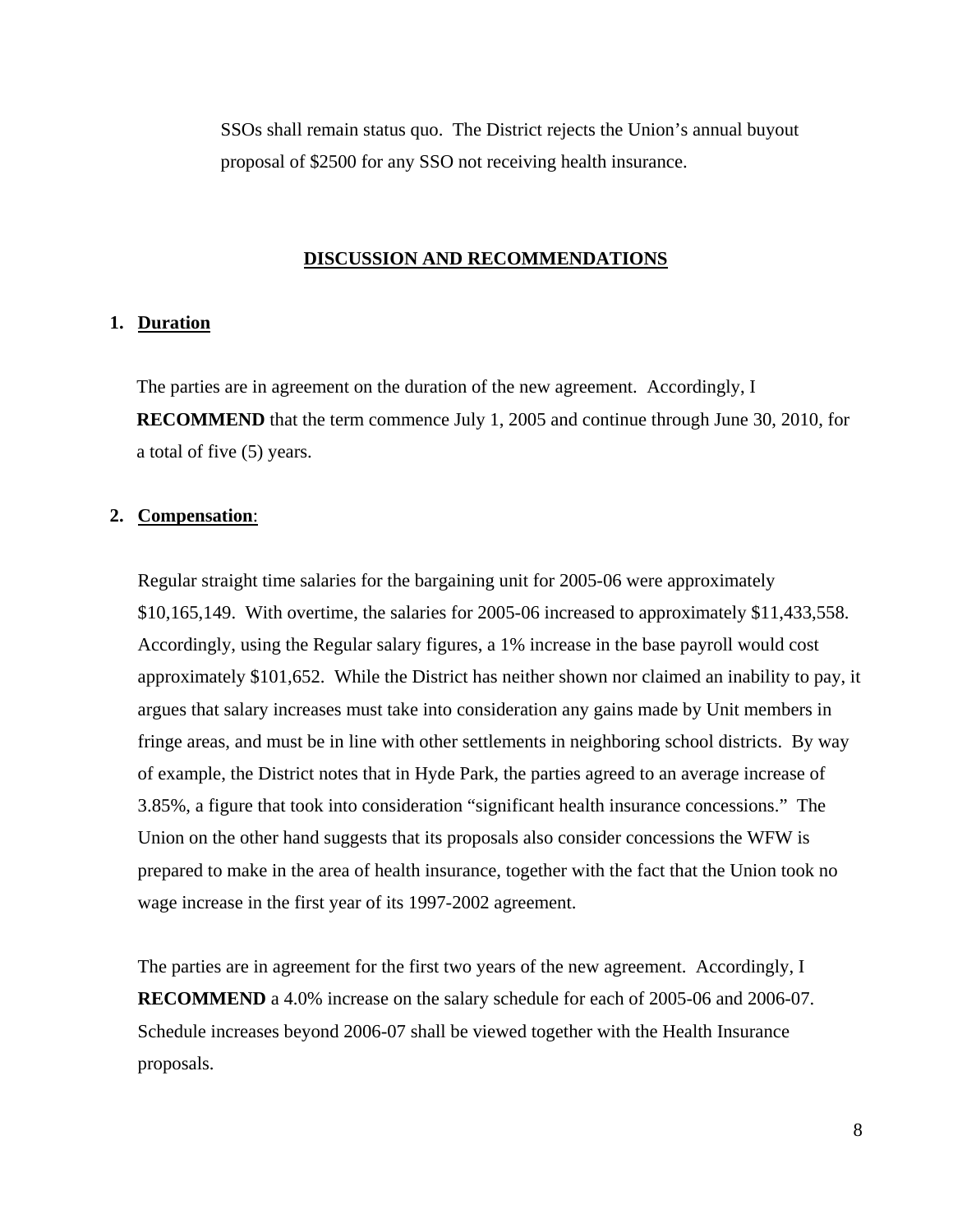#### **3. Health Insurance Plan and Employee Contributions**

Over recent years, few items have experienced such dramatic increases as the rise in costs associated with health care. In 1960 the United States spent approximately 5.2% of the Gross Domestic Product ("GDP") on health care, and by 2004, that percentage rose to 16%. Health Care premium increases have risen substantially faster than the Cost of Living, peaking in 2002 with an average national increase of 13.7%. For the years 2004-2005, premiums rose nationally by approximately 8.8%. Currently, the average cost of a family plan is approximately \$12,000 Statewide. The current monthly cost of the District's three offered family plans are \$1119.50 (or an annual premium of \$13,434 for the DEHIC Plan), \$1153.91 (or an annual premium of \$13,846.92 for the CDPHP Plan) and \$1230.37 (or an annual premium of \$14,764.44 for the MVP Plan).

There are currently ninety-six (96) employees enrolled in the DEHIC Plan, twenty-one (21) employees enrolled in the CDPHP Plan, and one hundred thirty-two (132) enrolled in the MVP Plan.

The District's contributions for full-time employees range from 100% for **tier 1** employees hired prior to 9/20/94, 100% of the lowest individual or family plan for **tier 2** employees hired 9/20/94 to 4/19/99, 95% of the lowest individual or family plan for **tier 3** employees hired after 4/19/99. The District's contributions for **hourly employees** range from 100% of the lowest individual plan for hourly employees hired 9/20/94 and 95% of the lowest individual plan for hourly employees hired after 4/19/99.

For the 2006-07 school years, 249 WFW employees received health coverage. Of those employees covered, 143 employees made no contribution (the District paid 100% of the premium cost), representing 57% of those unit members enrolled in the District's health plans. Total health insurance costs for the WFW represented unit exceed \$2.5 million dollars annually.

Looking ahead, the RFP was a joint Labor-Management creation, and accordingly, signified a willingness by the Union to look at alternative plans. For the District, this is a good thing.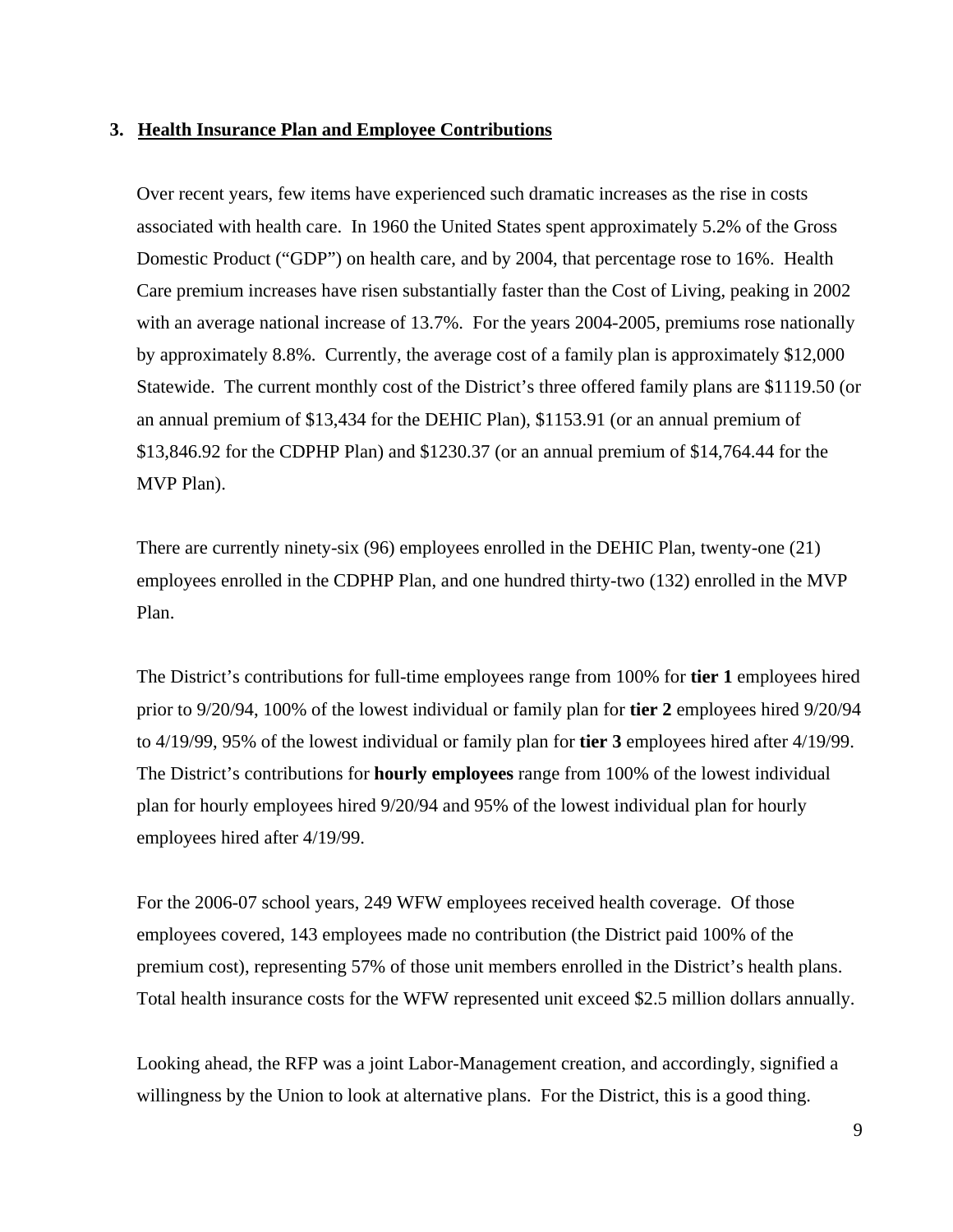Inherent in the RFP's design was a mutual goal to find a plan that provides excellent coverage but at the same time saves the District money. The Union's concerns, particularly as they relate to coverage, providers and portability are significant. In response to these Union concerns, the District's proposal suggests that its chosen plan be "equal in the aggregate to the current coverage". While the Union correctly raises a question as to what is meant by "aggregate", I find that the District's use of the word "aggregate" reflects, in the eyes of this Fact Finder, a reality that while no two plans are identical, they can be measured in the totality. For purposes of my recommendation therefore, "aggregate" shall include things such as the Plan's coverage, provider network and portability. Portability is of practical importance for both the short term, such as for those who leave the network for 3 or fewer months, as well as for the long term, for those who leave the network for more than 3 months. Accordingly, measured in the aggregate, it must be demonstrated that the overall benefits of the proposed plan, including coverage, the provider network and portability, are generally equivalent to the DEHIC Alternate PPO.

The District's proposal giving it leeway to select the proposal of the "lowest responsible vendor" while responsive to the Union's concerns, raise questions as to what qualifies as a "responsible" bidder." The Union's suggestions as to a list of benchmarks that can be used to determine "responsibility" makes sense, particularly if a Third Party Administrator is ultimately used by the parties to administer the selected plan. Finally, the mutual agreement to use the services of a neutral to resolve differences makes sense, provided that the process used is an expeditious one.

Next, with respect to the question of **employee contribution,** I note that both parties are amenable to reducing the number of Tiers. This makes eminent sense. While at one time the idea of cost savings translated into treating employees based on their hire date differently, we are now left, years later, with tremendous in-fighting among rank and file members, the most recent of whom want to know why, if they are bargaining unit members in the same District, and paying the same union dues as more senior members, they are paying substantially more than other more senior employees. Accordingly, a recommendation must be made with an eye toward a serious reduction of Tiers, signified by a willingness of both the District and the Union to share in this effort.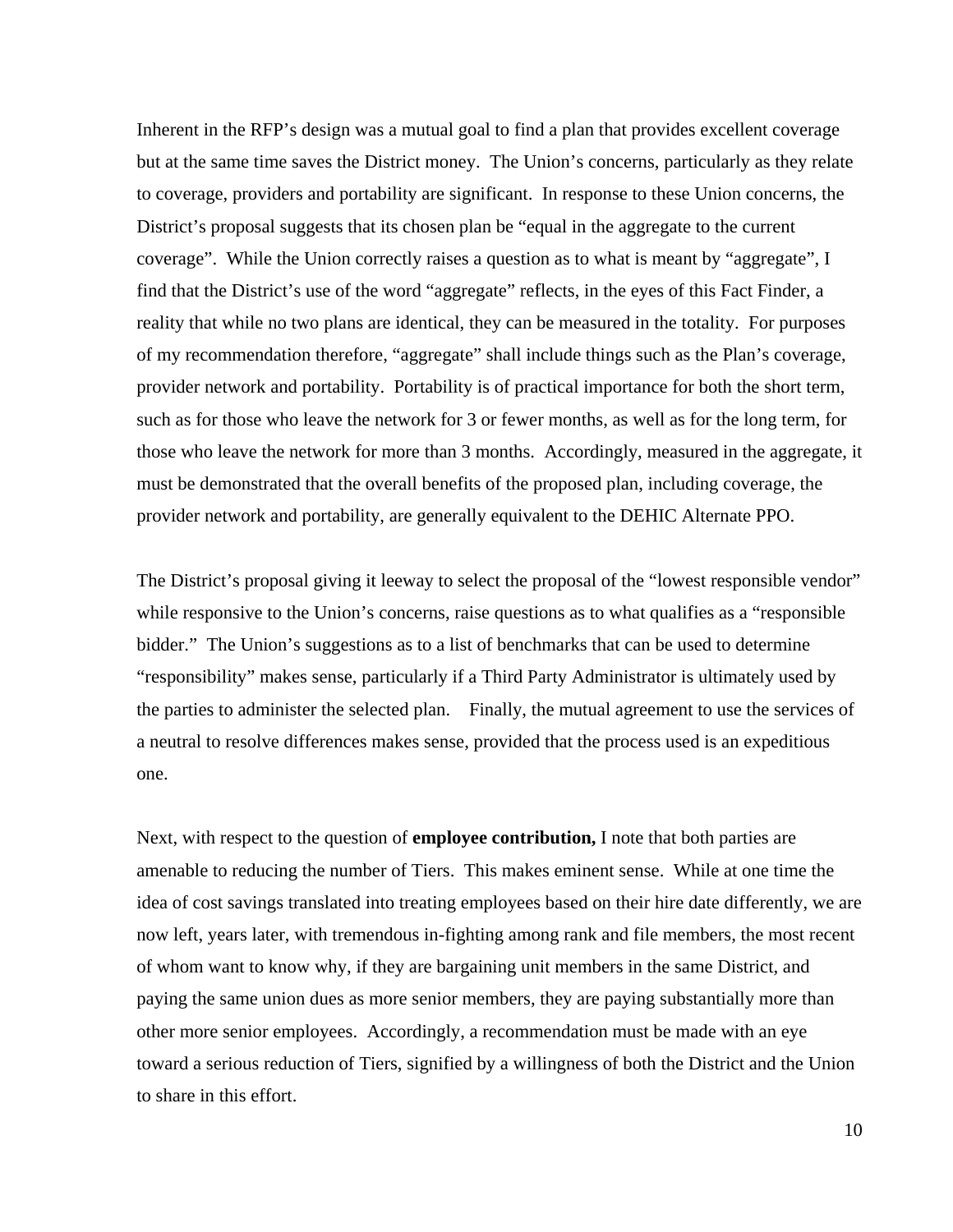Finally, in regard to a cost sharing effort, since the District has every reasonable intention of experiencing significant savings in the move to a single plan, it must be recognized that such cost savings will not be possible without the Union's cooperation. In addition, the following recommendation takes into account the fact that WFW employees do not earn what teachers and administrators earn. Accordingly, while it might be reasonable, from the District's perspective, to expect teachers and administrators to pay a fair percentage of the premium's cost, it must be remembered that the premium a carrier charges for health coverage is the same for all District employees, regardless of income.

With the foregoing established, I make the following **RECOMMENDATION:**

## **A. The Plan**

The District shall have the right to select the proposal of the lowest responsible vendor to replace the current health plans for all employees in the bargaining unit. The District shall give the Union at least 90 days notice of its intent to move its employees into such plan, and give a full description of such plan to the Union. The Union shall then have 30 days to review the plan, within which time it must notify the District of its intention to challenge the plan under the criteria set forth below. Such challenge shall be handled expeditiously using a neutral selected by the parties. Time limits shall be follow the AAA's Rules for Expedited Arbitration. The Plan selected by the District must incorporate the following criteria such that in the aggregate, it is generally equivalent to the DEHIC Alternate PPO:

- Coverage
- Provider Network
- Portability
- The Plan should, to the greatest extent possible, duplicate the DEHIC Alternate PPO plan currently in effect.
- The Insurance Carrier, if this option is selected over self-funding, must be a responsible vendor, in sound financial condition with a proven track record of client satisfaction.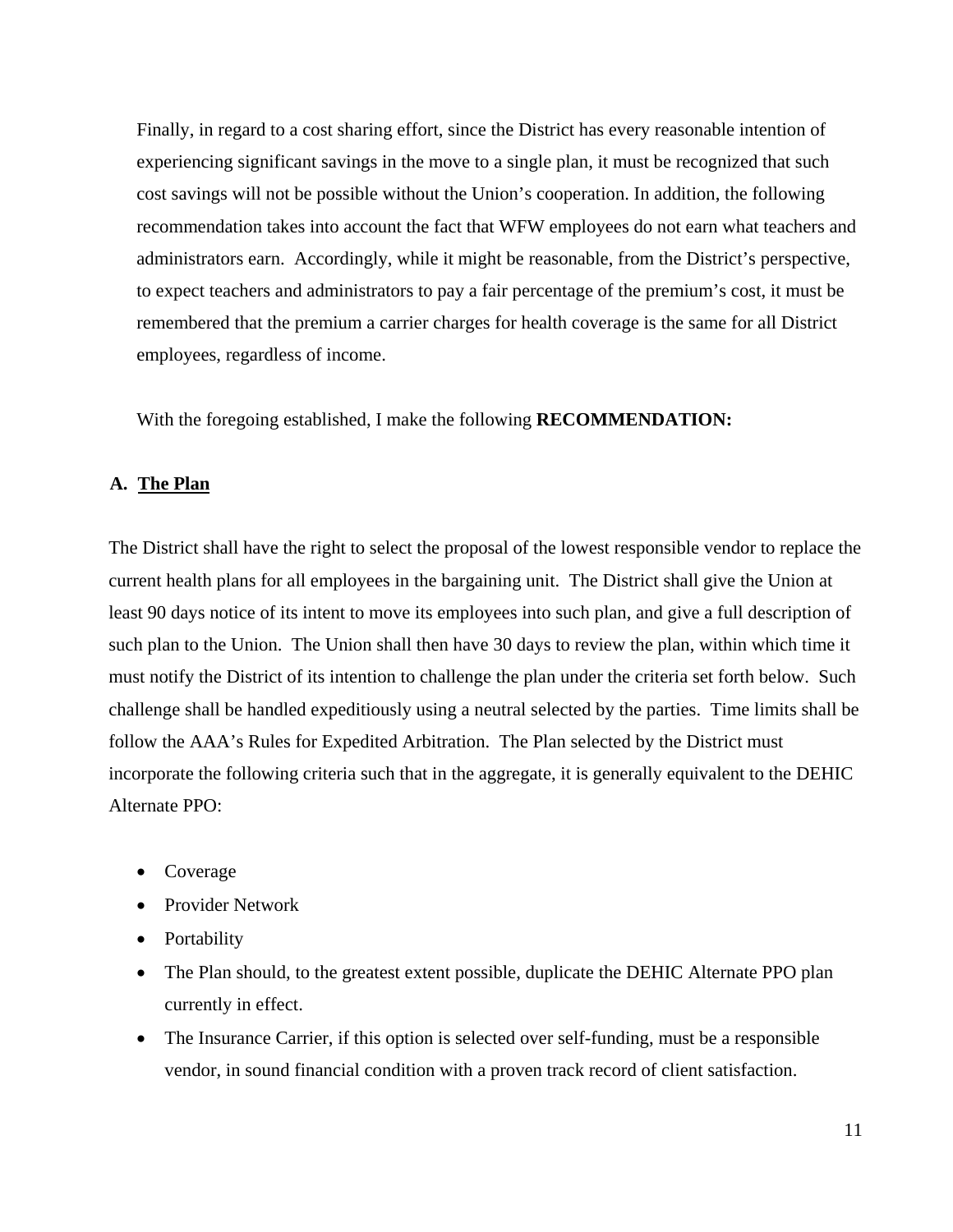- If the District elects a non-self-funding option, the Plan should be of the type that is registered with the N.Y.S. Insurance Department.
- If the District elects a self-funding option, it shall provide evidence of an appropriate stoploss.
- Whether the District elects to provide coverage of a Taylor-designed plan through a third party administrator, or elects a self-funding option, it is urged that the parties utilize a Section 44 Trust to accomplish this task. The Trust provides for a joint Labor-Management operation. The Trustees shall then jointly select any Third Party beneficiary, and oversee the overall operation of the Trust.

## **B. Employee Contribution**

The following Recommendation is based on the adoption and implementation of a Single Plan. The Recommendation is designed to answer the District's need to save money, primarily through the conversion to a single plan, show a fair employee contribution, and reduce the number of Tiers over the life of the agreement:

| <b>TIER</b> (Hire Date)     | $A/O$ 7/1/07                       | $A/O$ 7/1/08          | $A/O$ 7/1/09          |
|-----------------------------|------------------------------------|-----------------------|-----------------------|
| 1 (PRE 9/20/94)             | \$800*                             | \$800                 | \$800 or 9% whichever |
|                             |                                    |                       | is less               |
| 2 Full-Time Hired           | 5% Premium Cost<br>7% Premium Cost |                       | 9% Premium Cost       |
| After 9/20/94               |                                    |                       |                       |
| 2 Full-Time Hired           | 5% Premium Cost                    | 7% Premium Cost       | 9% Premium Cost       |
| After 4/19/99               |                                    |                       |                       |
| 3 Full Time Hired           | 9% Premium Cost                    | 9% Premium Cost       | 9% Premium Cost       |
| <b>After Ratification</b> ) |                                    |                       |                       |
| 4. Hourly Hired             | 5% Premium Cost                    | 7% Premium Cost       | 9% Premium Cost       |
| $9/20/94 - 4/19/99$         | (Indiv. or Fam Plan)               | (Indiv. or Fam. Plan) | (Indiv. or Fam. Plan) |
| 5. Hourly Hired After       | 5% Premium Cost                    | 7% Premium Cost       | 9% Premium Cost       |
| 4/19/99                     | (Indiv. Plan Only)                 | (Indiv. Plan Only)    | (Indiv. Plan Only)    |

\* The Salary schedules for this Tier would be reduced by \$800 as of 7/1/07 in order to pay this premium share. In addition, upon retirement, this Tier shall revert to non-contribution status.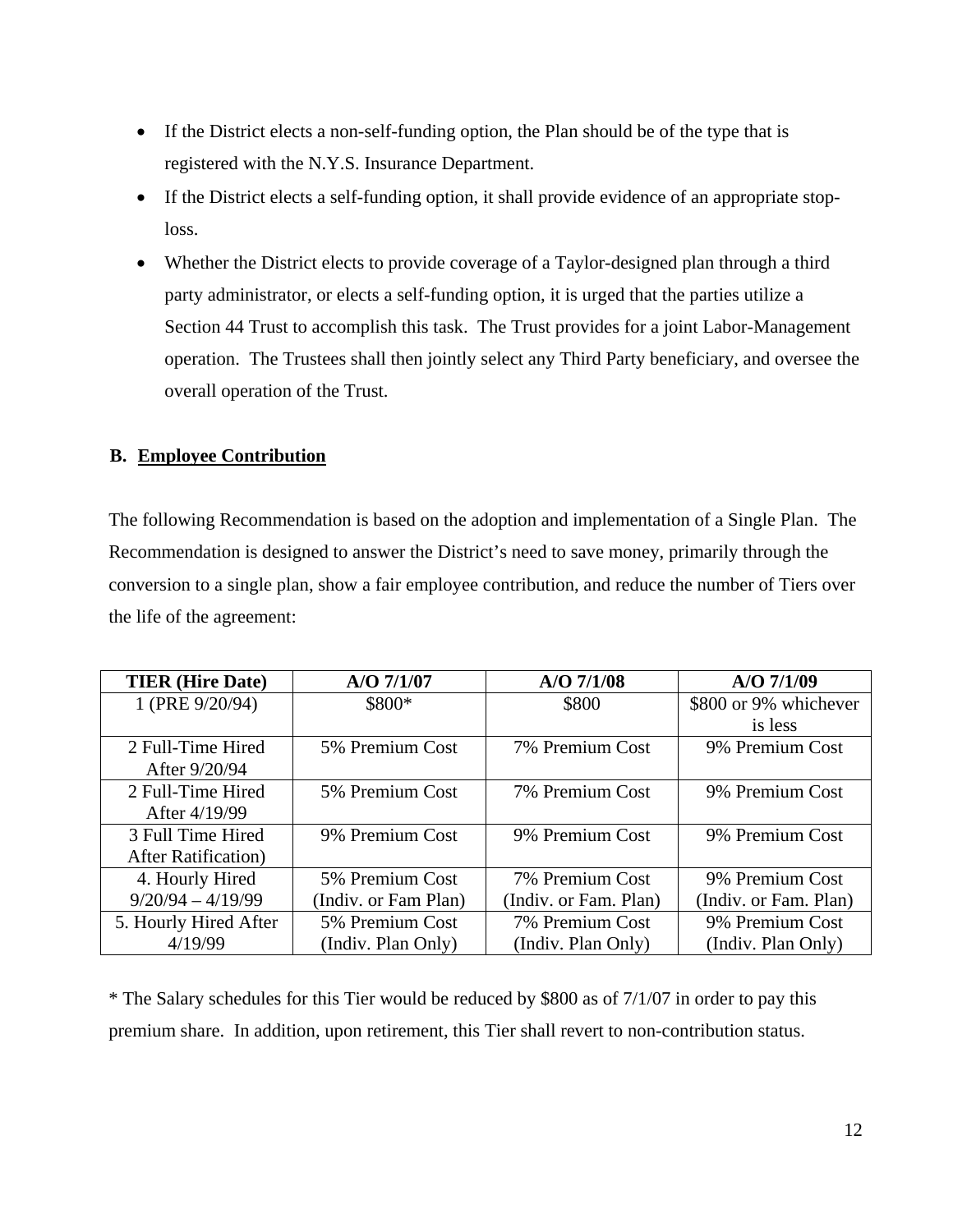## **4. Welfare Trust Fund**

The current CBA provides for a District contribution of \$600 per unit member to a welfare trust fund. The fund provides unit members with benefits such as dental, life, optical, and long-term disability insurance. The Union proposes an increase of \$250 for the first year (2006-07) and an increase of \$75 per year for 2007-08, 2008-09 and 2009-2010, for an increase of \$146,000, or 1.3% of the payroll. The District proposes an increase of \$65 beginning July 1, 2007, and is not adverse to increases thereafter so long as any such increases come from monies targeted for salary increases. Contributions by other Dutchess County school districts range between \$700 (Spackenkill) and \$1310 (Rhinebeck). This point notwithstanding, the Union notes that contribution on behalf of WFW unit members lag behind the contribution for other District personnel as noted in the chart below:

| <b>BARGAINING UNIT</b> | <b>DISTRICT CONTRIBUTION</b> |
|------------------------|------------------------------|
| Administrators         | \$950                        |
| Teachers (WCT)         | \$950                        |
| Clerical               | \$850                        |
| <b>Nurses</b>          | \$800                        |
| <b>STEPS</b>           | \$800                        |
| WFW                    | \$600                        |

Following a careful consideration of the foregoing, I make the following **RECOMMENDATION**:

|                                                               | $A/O$ 7/1/07 | $A/O$ 7/1/08 | $A/O$ 7/1/09 |
|---------------------------------------------------------------|--------------|--------------|--------------|
| <b>TRUST</b><br><b>CONTRIBUTION</b><br><b>Per Unit Member</b> | \$730        | \$800        | \$875        |

# **5. Mid-Day Shift**

The District proposes to hire no less than 6 and no more than 8 additional 10-month full-time bus drivers. The second shift shall start between 9:30 a.m. and 11:00 a.m. The District urges that this time be recommended due to the need to cover extracurricular and sporting events that take place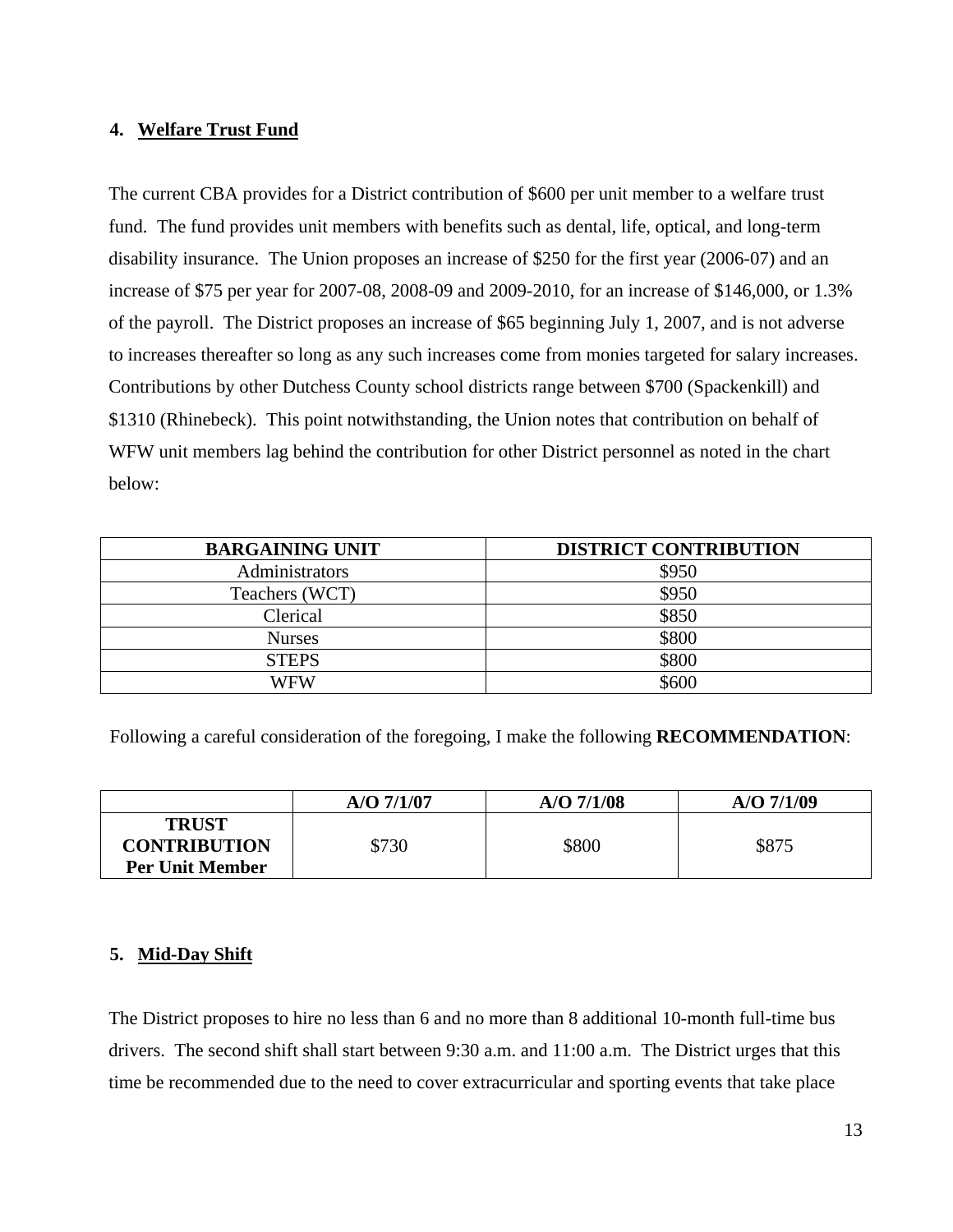until 9:00 p.m. The Union has proposed a shift time starting no later than 9:30 a.m. Accordingly, the 10-hour shift schedule proposed by the District would effectively end at 7:30 p.m. Neither side has provided the Fact Finder with the frequency of those occasions when a driver would be required after 7:30 p.m. Accordingly, additional data is required in order to make any meaningful recommendation on the time associated with the mid-day shift. In the interim, however, I do **Recommend** the acceptance of the District's proposed number of additional full time drivers.

## **6. Work Year**

The District proposes to increase the work year from 195 to 196 days in order to provide an additional day for training at no extra pay. While the District has indicated that it is not prepared to pay any additional sum for this extra day, the Union, while agreeing on the additional day, has not commented on additional pay for the day. I will await the Union's position before making my Recommendation.

#### **7. Grounds Keeper Position**

In addition to the percentage increases noted in (5) above, the District proposes to increase the salary for the Grounds Keeper by \$1500.00 effective July 1, 2007. Since the Union is in agreement with this proposal, I **Recommend** its adoption.

#### **8. Payroll Pay Periods**

The District proposes to change from a pay system of every two weeks to a pay system on the  $15<sup>th</sup>$ and 30<sup>th</sup> of each month. The Union proposes a continuation of the status quo. Since the District has not provided a meaningful reason for the adoption of this change, and since the Union has persuaded this Fact Finder that adoption of such change will adversely affect bargaining unit members, the Fact Finder **RECOMMENDS AGAINST** the proposed change.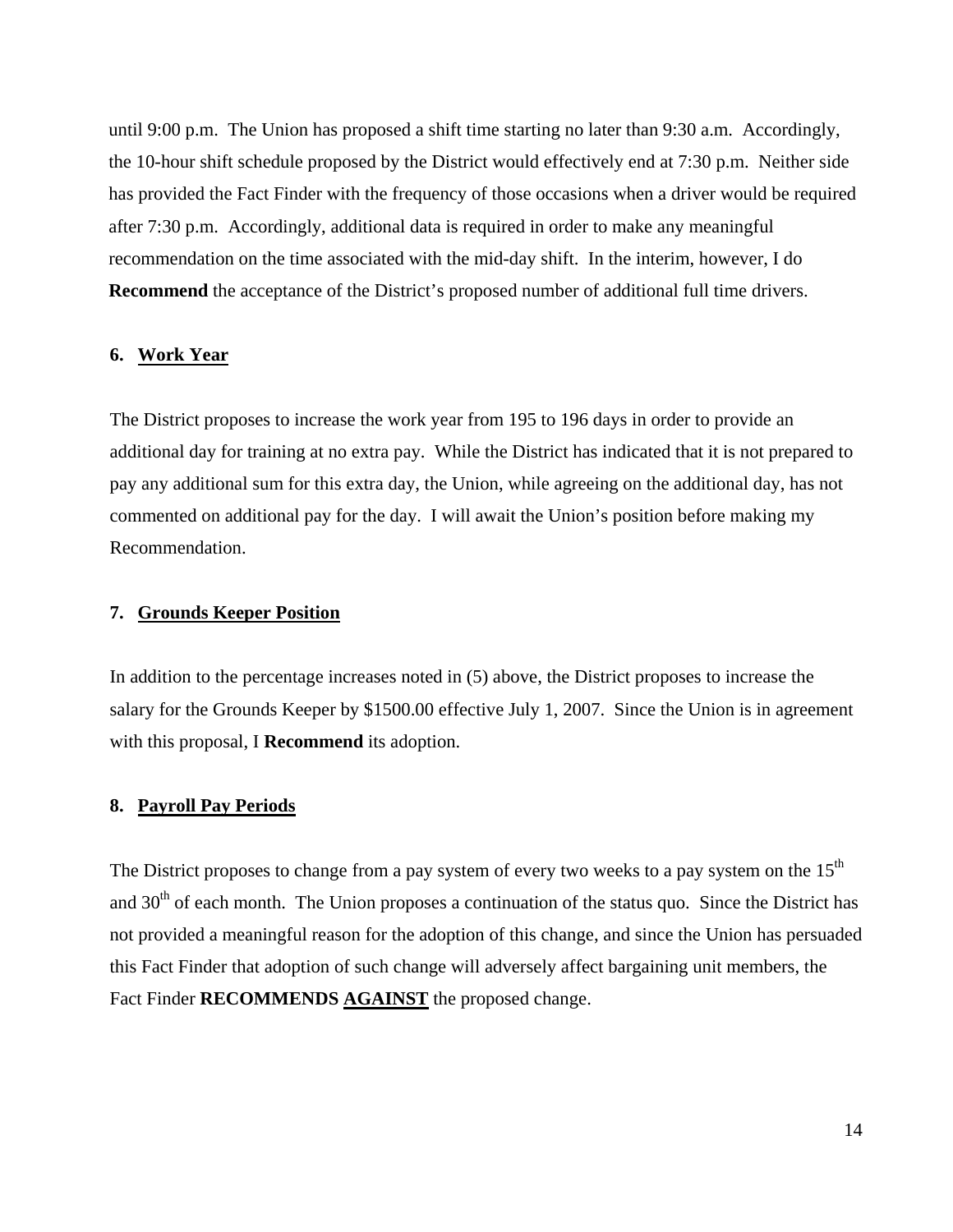## **9. Paycheck Corrections**

The District proposes to correct any errors greater than \$60 (Regular) or \$90 (Overtime) no later than the close of business the following day or the close of business 5 days after the issue date of the paycheck. The District urges that this change is needed in a practical sense since it has over 1000 employees on its payroll, and while it pledges its best efforts at being error free, errors do unfortunately occur from time to time. In such cases, it is not always possible to correct such errors by the close of business the following day. Moreover, the District notes, this change would only apply to errors affecting overtime since errors affecting regular wages would be addressed by the close of business the following day.

The Union, however, objects to any such change because a number of Unit Members live from check to check, and overtime monies are the "bread and butter" for these individuals.

While I understand the District's proposal, I am moved by the necessity for some WFW members to have sufficient funds to support themselves and their families. Accordingly, I **RECOMMEND** that the payment for overtime errors remain per the current practice.

## **10. Safety Shoes**

The District proposes to select safety shoes from Shoes-for-Crews or from an alternative vendor/manufacturer recommended by the District's Safety Committee. The Union objects to a "one size fits all" approach. The District's proposal is designed to get the most for its dollar, while providing employees with equipment designed for their ultimate safety. On this point, the parties agree. Accordingly, I make the following **RECOMMENDATION**:

Add the following to the existing language: Each year at a designated time, the District's Safety Committee shall determine the vendor(s)/manufacturer(s) that will be used for the purchase of Safety Shoes.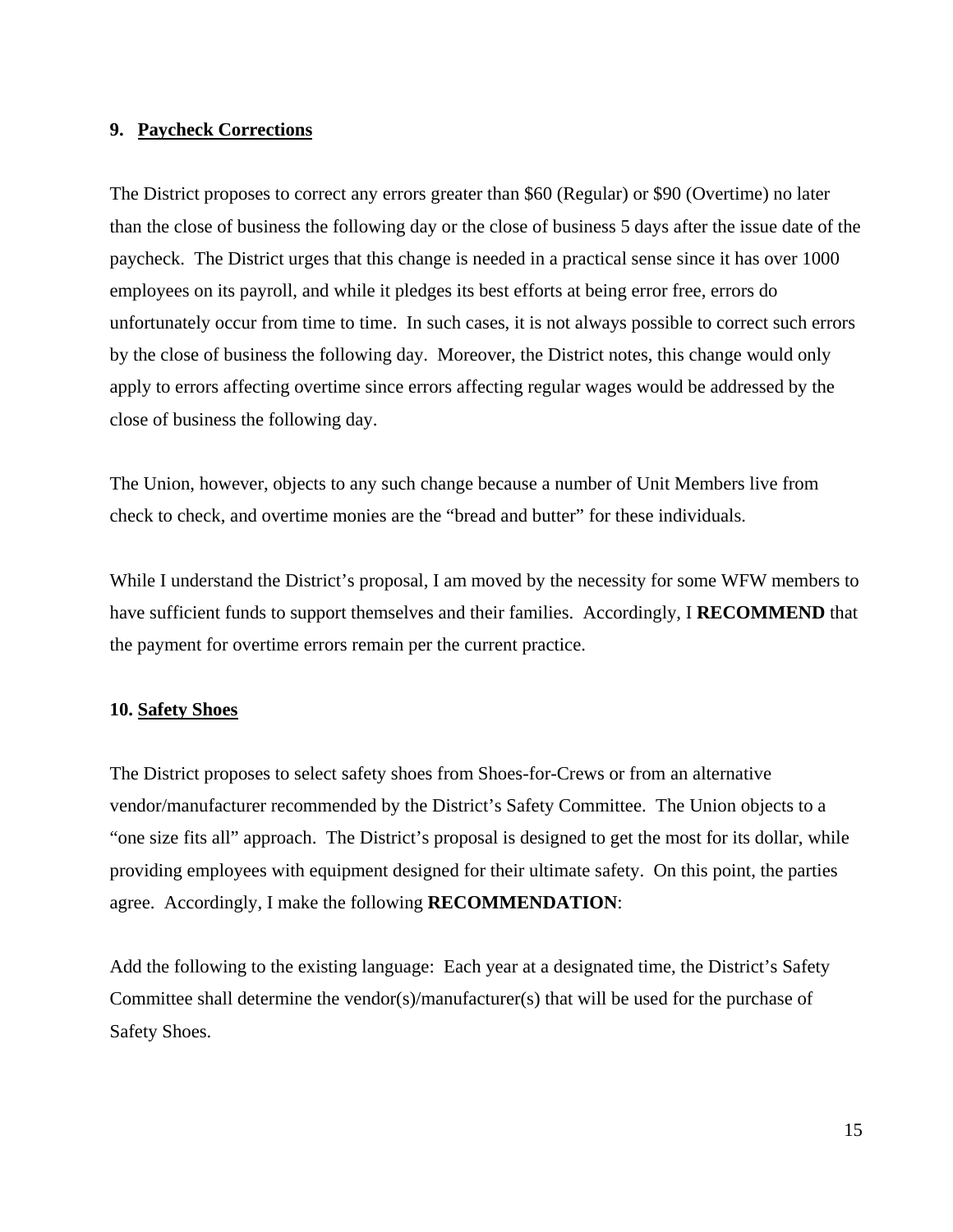## **11. School Security Officers**

The District has proposed the continuation of the current health insurance benefit provided to SSOs (at a contribution rate of 95% for individual coverage for SSOs working 6 or more hours), the addition of a uniform benefit and safety shoes as noted in item (13) above. The District asserts that all other benefits afforded to SSOs shall remain status quo, thereby specifically rejecting the WFW's proposal of an annual buyout of \$2500 for any SSO not receiving health insurance. The Fact Finder has taken notice of the fact that the overwhelming if not all SSOs currently on staff are retired police officers who enjoy the benefit of retiree health insurance paid for by their former employers. Accordingly, I cannot recommend the Union's proposal on health insurance, or the health waiver. I would, however, Recommend the continuation of the current benefit in this regard, at a contribution rate noted in the contribution chart noted in (3) above. I do, however, **RECOMMEND** the following:

- Addition of the SSOs to the Recognition Clause.
- Provide SSOs with a detailed job description.
- Referral to the District Safety Committee of the SSO's concerns regarding cell phones. While the proposal appears to be quite valid, the Safety Committee is in the best position to deal with this important issue.
- Provide Uniforms consisting of two (2) jackets, one (1) long-sleeved polo shirt, one (1) short-sleeved polo shirt, and three (3) pair of gender-specific pants.
- The SSOs should be covered by the safety shoe provisions of the CBA.
- That SSOs shall be entitled to three consecutive bereavement days commencing with the date of death for death of a parent, grandparent, children, sibling, spouse and in-laws.

Any proposal not specifically addressed above shall be deemed rejected.

# **12. Salaries**

I make the following **RECOMMENDATION** regarding the salary increase for all bargaining unit members: